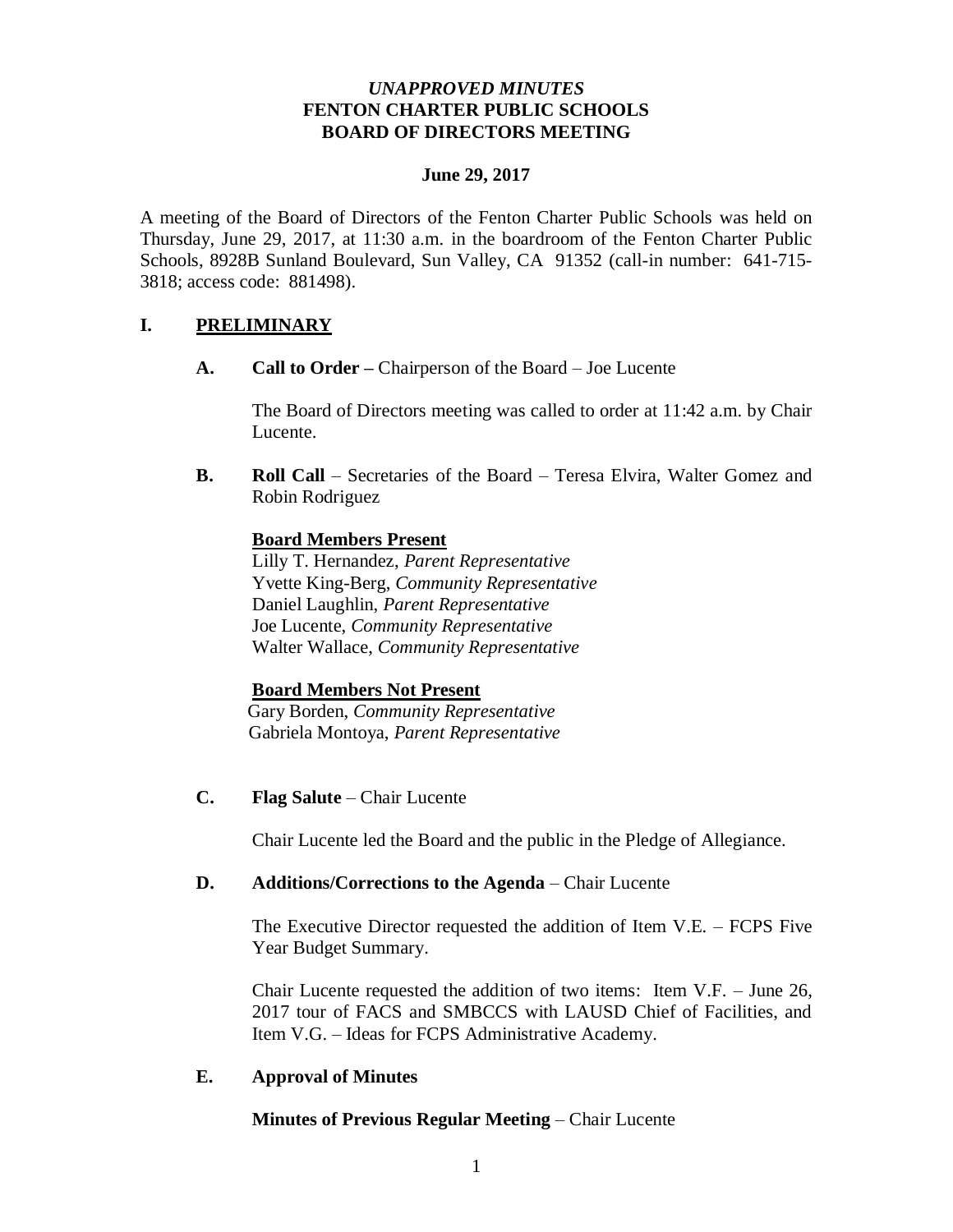On **MOTION** of Yvette King-Berg, **SECONDED** by Lilly T. Hernandez and **CARRIED** by a vote of 5 (YES) and 0 (NO), the minutes of the May 18, 2017 Regular Meeting were approved.

## **II. COMMUNICATIONS**

#### **A. Presentations from the Public** – Chair Lucente

There were no presentations from the public.

#### **B. Committee/Council Reports**

Minutes of all meetings held by any committee and/or council were sent to the Board Members prior to this meeting.

There were no further reports by committees/councils.

#### **C. Treasurer/CFO's Report**

Kristin Dietz, Treasurer and CFO of the FCPS, presented monthly profit and loss statements, revenue, expenditures and a year-to-date projection for the Fenton Charter Public Schools. The following reports where presented:

- May 2017 Financial Update
- April/May 2017 Financials (all sites)

#### **D. Directors' Reports**

Fenton Avenue Charter School (FACS) – Stacy Carroll Hutter, Director, reported.

Santa Monica Boulevard Community Charter School (SMBCCS) – Dr. David Riddick, Director, reported.

Fenton Primary Center (FPC) – Richard Parra, Director, reported.

Fenton STEM Academy (STEM) – Jennifer Miller, Director, reported.

Fenton Charter Leadership Academy (FCLA) – Wendy Kaufman, Director, reported.

#### **E. Executive Director's Report**

Fenton Charter Public Schools (FCPS) – Irene Sumida, Executive Director, reported.

### **III. CONSENT AGENDA ITEMS**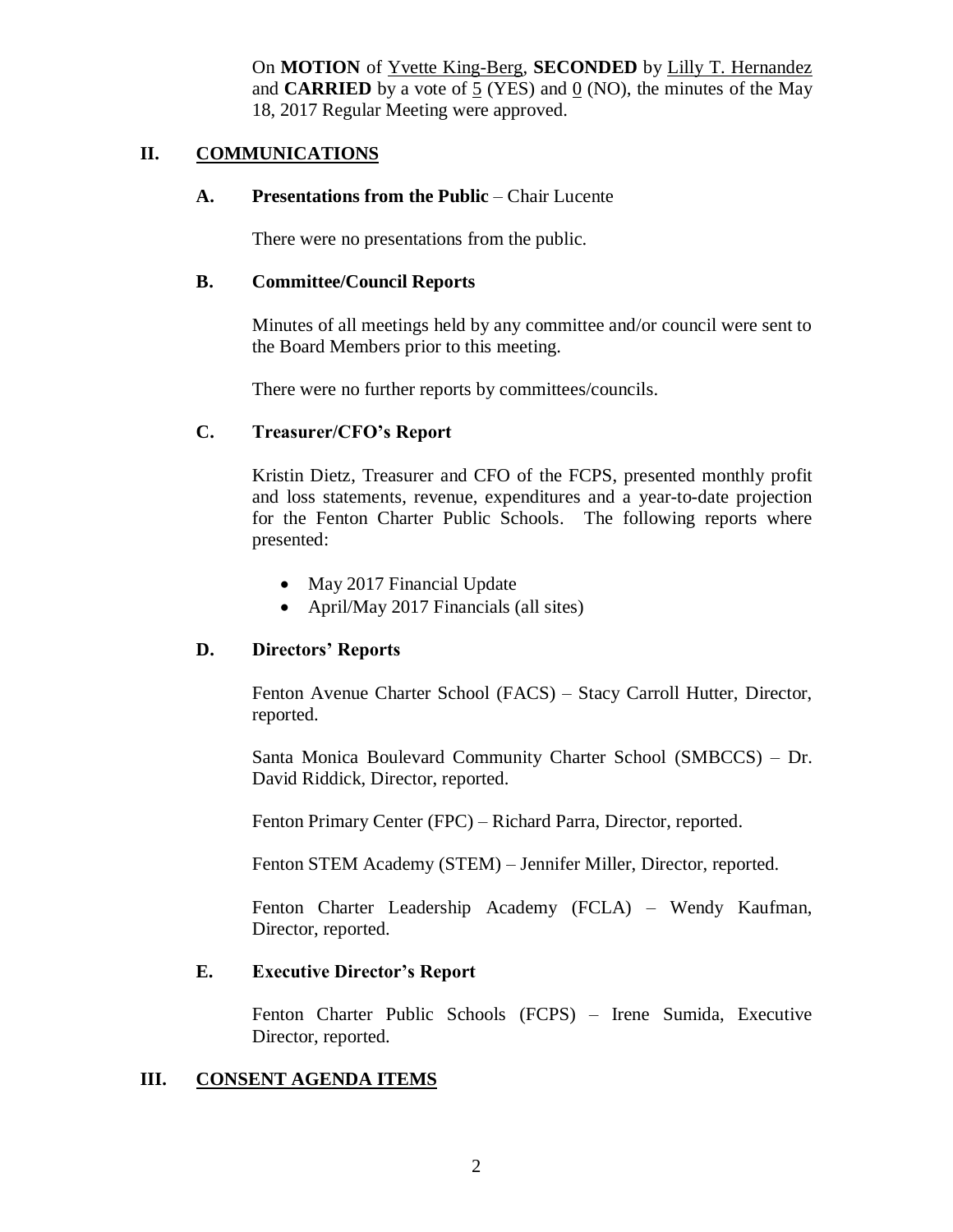- **A. Recommendation to approve 2017-2018 Homeless Education Policy for FACS, FPC, SMBCCS, FCLA and STEM**
- **B. Recommendation to approve 2017-2018 Consolidated Application Certification of Assurances Statement, Protected Prayer Certification Statement, and Application for Categorical Programs for FACS, FPC, SMBCCS, STEM and FCLA**
- **C. Recommendation to approve revised General Accounting Policies and Procedures Manual**
- **D. Recommendation to approve notice to authorizing district, LAUSD, to reserve the right of Fenton schools to leave LAUSD SELPA**
- **E. Recommendation to approve Memorandum of Understanding between Youth Policy Institute and the Fenton Charter Public Schools**

On **MOTION** of Daniel Laughlin, **SECONDED** by Walter Wallace and **CARRIED** by a vote of 5 (YES) and 0 (NO), the recommendation to approve the consent agenda was approved.

## **IV. ITEMS SCHEDULED FOR ACTION**

**A. Recommendation to approve final staff rosters, list of Lead Teachers and stipends, and FCPS employees' contracts for the 2017-2018 school year**

On **MOTION** of Yvette King-Berg, **SECONDED** by Daniel Laughlin and **CARRIED** by a vote of 5 (YES) and 0 (NO), the recommendation to approve final staff rosters, list of Lead Teachers and stipends, and FCPS employees' contracts for the 2017-2018 school year was approved.

## **B. Recommendation to approve extension of master services agreement with EdTec, Inc.**

On **MOTION** of Walter Wallace, **SECONDED** by Yvette King-Berg and **CARRIED** by a vote of  $\frac{5}{2}$  (YES) and  $\frac{0}{2}$  (NO), the recommendation to approve the extension of master services agreement with EdTec, Inc. was approved.

## **C. Recommendation to approve Education Protection Act spending plan for 2017-2018 school year**

On **MOTION** of Lilly T. Hernandez, **SECONDED** by Yvette King-Berg and **CARRIED** by a vote of 5 (YES) and 0 (NO), the recommendation to approve the Education Protection Act spending plan for 2017-2018 school year was approved.

**D. Recommendation to approve 2017-2018 Local Control and Accountability Plans (LCAPs) for Fenton Avenue Charter School,**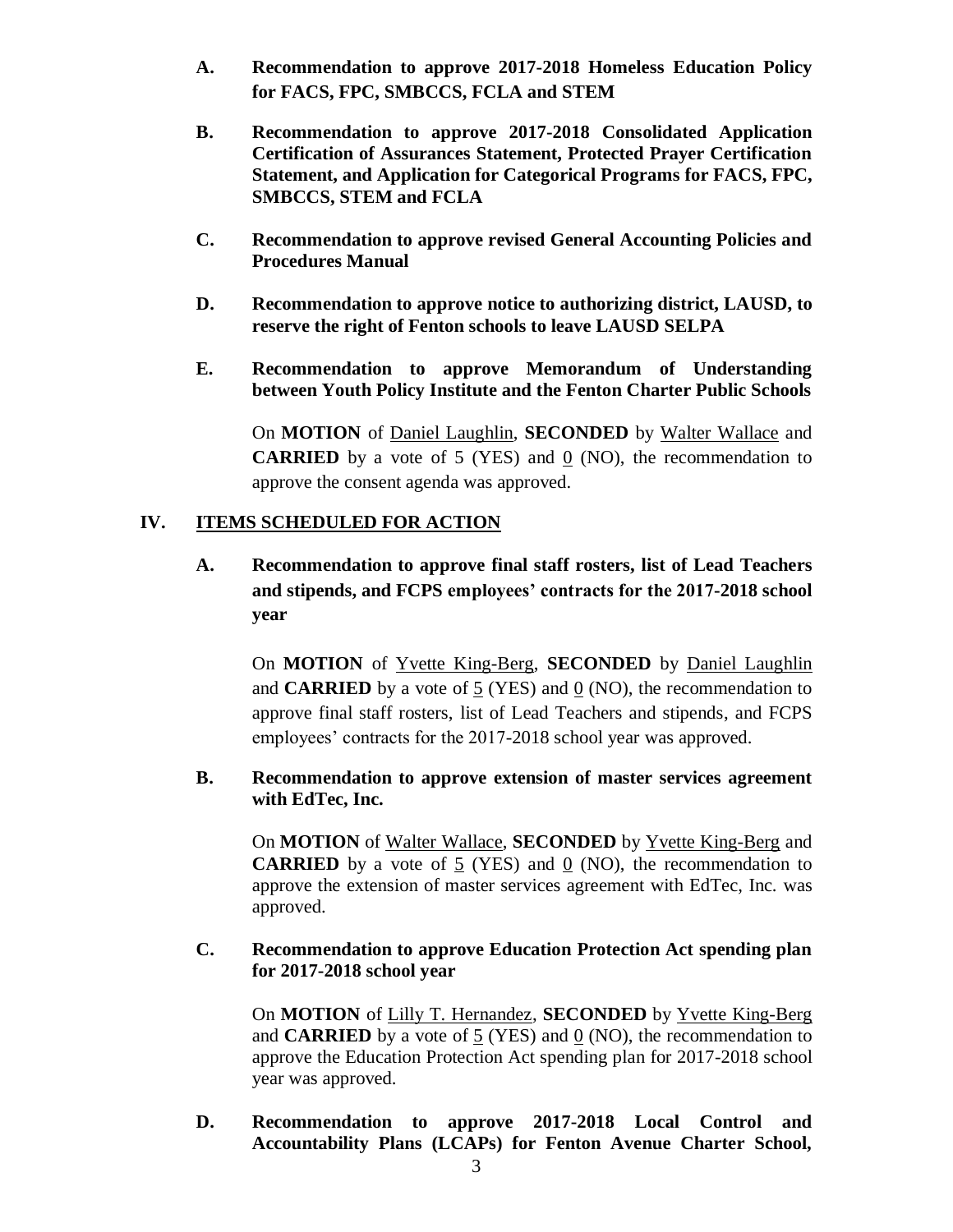## **Fenton Primary Center, Santa Monica Boulevard Community Charter School, Fenton Charter Leadership Academy and Fenton STEM Academy**

On **MOTION** of Yvette King-Berg, **SECONDED** by Lilly T. Hernandez and **CARRIED** by a vote of 5 (YES) and 0 (NO), the recommendation to approve the 2017-2018 Local Control and Accountability Plans (LCAPs) for Fenton Avenue Charter School, Fenton Primary Center, Santa Monica Boulevard Community Charter School, Fenton Charter Leadership Academy and Fenton STEM Academy was approved.

**E. Recommendation to approve 2017-2018 budgets for Fenton Avenue Charter School, Fenton Primary Center, Santa Monica Boulevard Community Charter School, Fenton Charter Leadership Academy and Fenton STEM Academy**

On **MOTION** of Walter Wallace, **SECONDED** by Daniel Laughlin and **CARRIED** by a vote of 5 (YES) and 0 (NO), the recommendation to approve the 2017-2018 budgets for Fenton Avenue Charter School, Fenton Primary Center, Santa Monica Boulevard Community Charter School, Fenton Charter Leadership Academy and Fenton STEM Academy was approved.

#### **F. Recommendation to approve slate of Board of Directors for 2017-2018**

On **MOTION** of Daniel Laughlin, **SECONDED** by Lilly T. Hernandez and **CARRIED** by a vote of 5 (YES) and 0 (NO), the recommendation to approve the slate of Board of Directors for 2017-2018 was approved.

# **V. ITEMS SCHEDULED FOR INFORMATION**

- **A. FCPS Board of Directors' Meetings for 2017-18**
- **B. Name change from Fenton Academy for Social and Emotional Learning to Fenton Charter Leadership Academy**
- **C. Update on FCPS OPEB Trust**
- **D. Executive Director Succession Plan**
- **E. FCPS Five Year Budget Summary**
- **F. Tour of FACS and SMBCCS with LAUSD Chief of Facilities**
- **G. Ideas for FCPS Administrative Academy**

*These were information items only and no action was taken.*

### **VI. CLOSED SESSION**

Chair Lucente made the following announcement: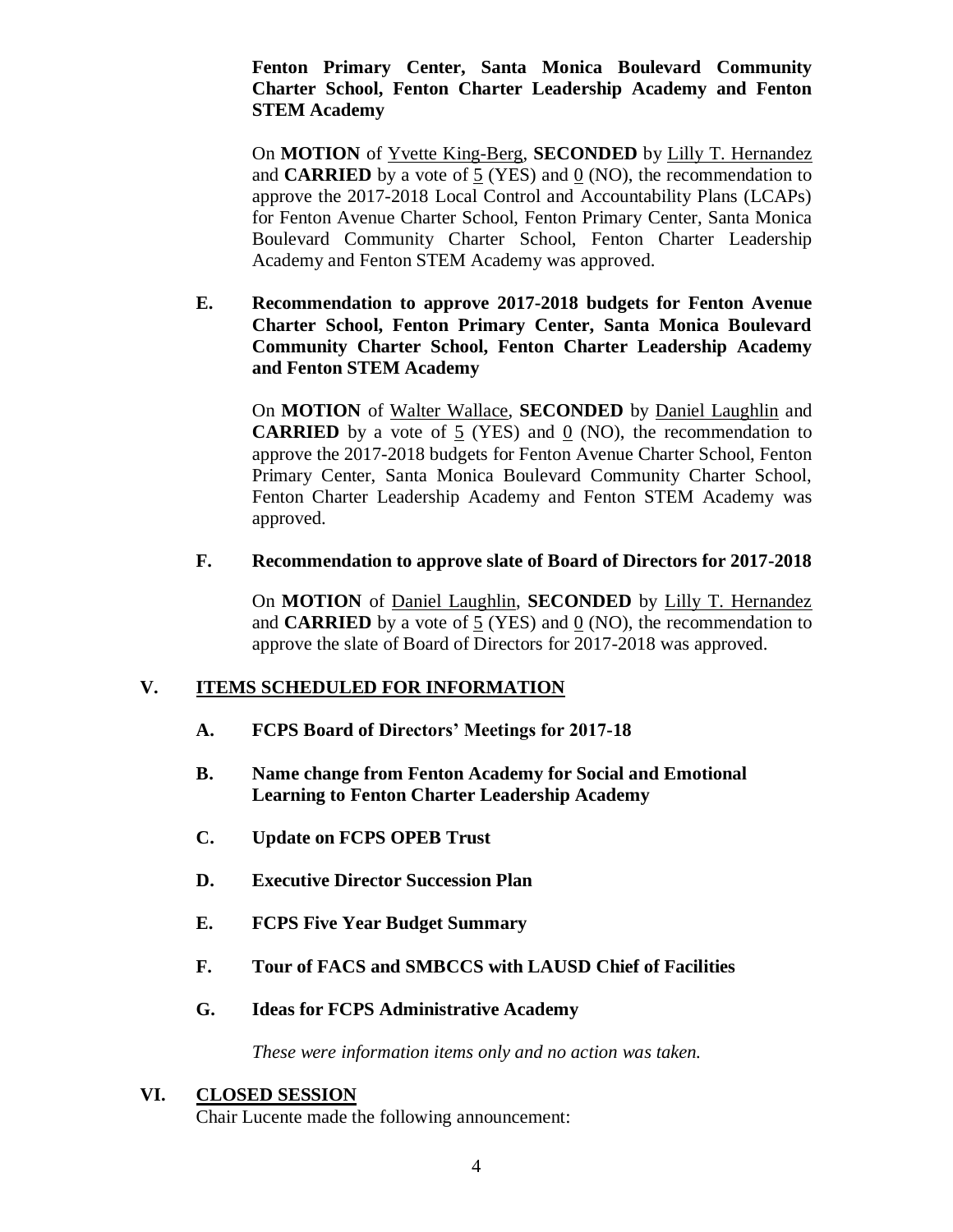"The Board of Directors will now be moving into closed session to discuss matters described in Section VI. Matters to be discussed are those permitted by Government Code Section 54956.9 (existing or anticipated litigation)"

The Board convened to Closed Session at 1:42 p.m.

# **VII. RETURN TO OPEN SESSION - ITEMS SCHEDULED FOR ACTION**

The Board reconvened to Open Session at 2:12 p.m.

Chair Lucente announced the following:

"No action was taken in Closed Session."

### **VIII. ANNOUNCEMENTS**

#### **IX. ADJOURNMENT**

The meeting was adjourned at 2:12 p.m.

The next regular meeting of the Board of Directors of the Fenton Charter Public Schools will be held on Thursday, September 21, 2017 at 4:30 p.m. in the boardroom of the Fenton Charter Public Schools, 8928B Sunland Boulevard, Sun Valley, CA 91352.